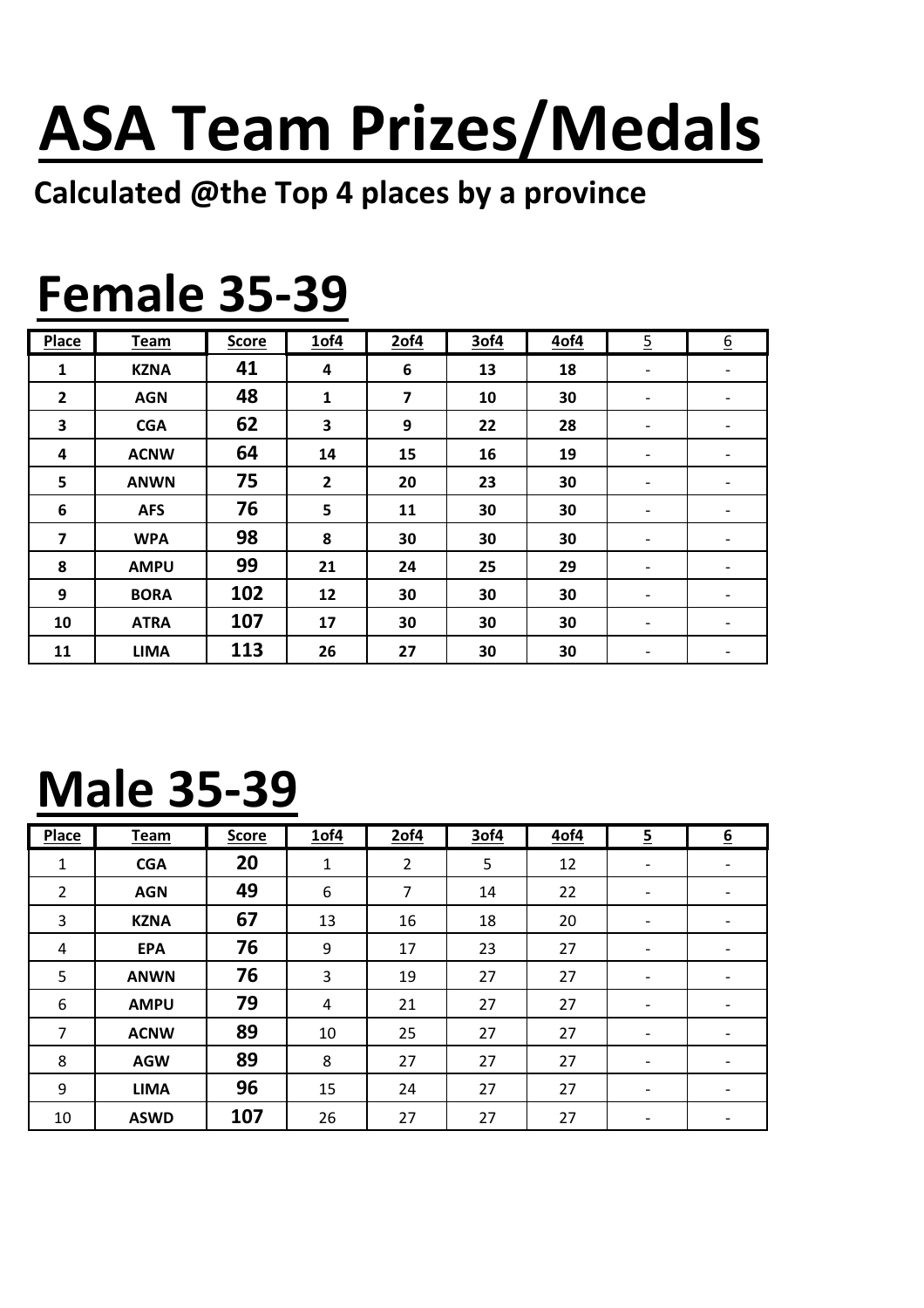#### Female 40-44

| <b>Place</b>   | <b>Team</b> | <b>Score</b> | 1of4           | $2$ of4 | 3of4 | 4of4 | $\overline{5}$           | 6 |
|----------------|-------------|--------------|----------------|---------|------|------|--------------------------|---|
| $\mathbf{1}$   | <b>AGN</b>  | 25           | 1              | 4       | 5    | 15   | $\overline{\phantom{a}}$ |   |
| $\overline{2}$ | <b>KZNA</b> | 47           | 3              | 10      | 16   | 18   | $\overline{\phantom{a}}$ |   |
| 3              | <b>CGA</b>  | 50           | $\overline{2}$ | 9       | 12   | 27   | $\overline{\phantom{a}}$ |   |
| $\overline{4}$ | <b>AVT</b>  | 66           | 8              | 13      | 19   | 26   | $\overline{\phantom{a}}$ |   |
| 5              | <b>ACNW</b> | 74           | 6              | 14      | 27   | 27   | $\overline{\phantom{a}}$ |   |
| 6              | <b>AMPU</b> | 82           | 7              | 21      | 27   | 27   | $\overline{\phantom{a}}$ |   |
| 7              | <b>WPA</b>  | 92           | 11             | 27      | 27   | 27   | $\overline{\phantom{a}}$ |   |
| 8              | <b>LIMA</b> | 97           | 22             | 23      | 25   | 27   | $\overline{\phantom{a}}$ |   |
| 9              | <b>EPA</b>  | 101          | 20             | 27      | 27   | 27   |                          |   |

#### Male 40-44

| Place          | <b>Team</b> | <b>Score</b> | 1of4           | 2of4 | 3of4 | 4of4 | $\overline{5}$           | 6                        |
|----------------|-------------|--------------|----------------|------|------|------|--------------------------|--------------------------|
| 1              | <b>CGA</b>  | 29           | $\mathbf{1}$   | 4    | 11   | 13   | -                        |                          |
| $\overline{2}$ | <b>WPA</b>  | 41           | 6              | 8    | 9    | 18   | $\overline{\phantom{a}}$ |                          |
| 3              | <b>AGN</b>  | 60           | $\overline{2}$ | 7    | 23   | 28   | $\overline{\phantom{a}}$ |                          |
| 4              | <b>EPA</b>  | 65           | 3              | 10   | 20   | 32   | $\overline{\phantom{a}}$ |                          |
| 5              | <b>KZNA</b> | 74           | 12             | 14   | 16   | 32   | -                        | $\overline{\phantom{a}}$ |
| 6              | <b>AMPU</b> | 85           | 15             | 19   | 24   | 27   | $\overline{\phantom{a}}$ | -                        |
| 7              | <b>BORA</b> | 101          | 5              | 32   | 32   | 32   | $\overline{\phantom{a}}$ |                          |
| 8              | <b>AVT</b>  | 103          | 17             | 22   | 32   | 32   | $\overline{\phantom{a}}$ |                          |
| 9              | <b>ANWN</b> | 112          | 25             | 26   | 30   | 31   | $\overline{\phantom{a}}$ | $\overline{\phantom{a}}$ |
| 10             | <b>ACNW</b> | 117          | 21             | 32   | 32   | 32   | $\overline{\phantom{a}}$ | $\overline{\phantom{a}}$ |
| 11             | <b>LIMA</b> | 125          | 29             | 32   | 32   | 32   | $\overline{\phantom{a}}$ |                          |